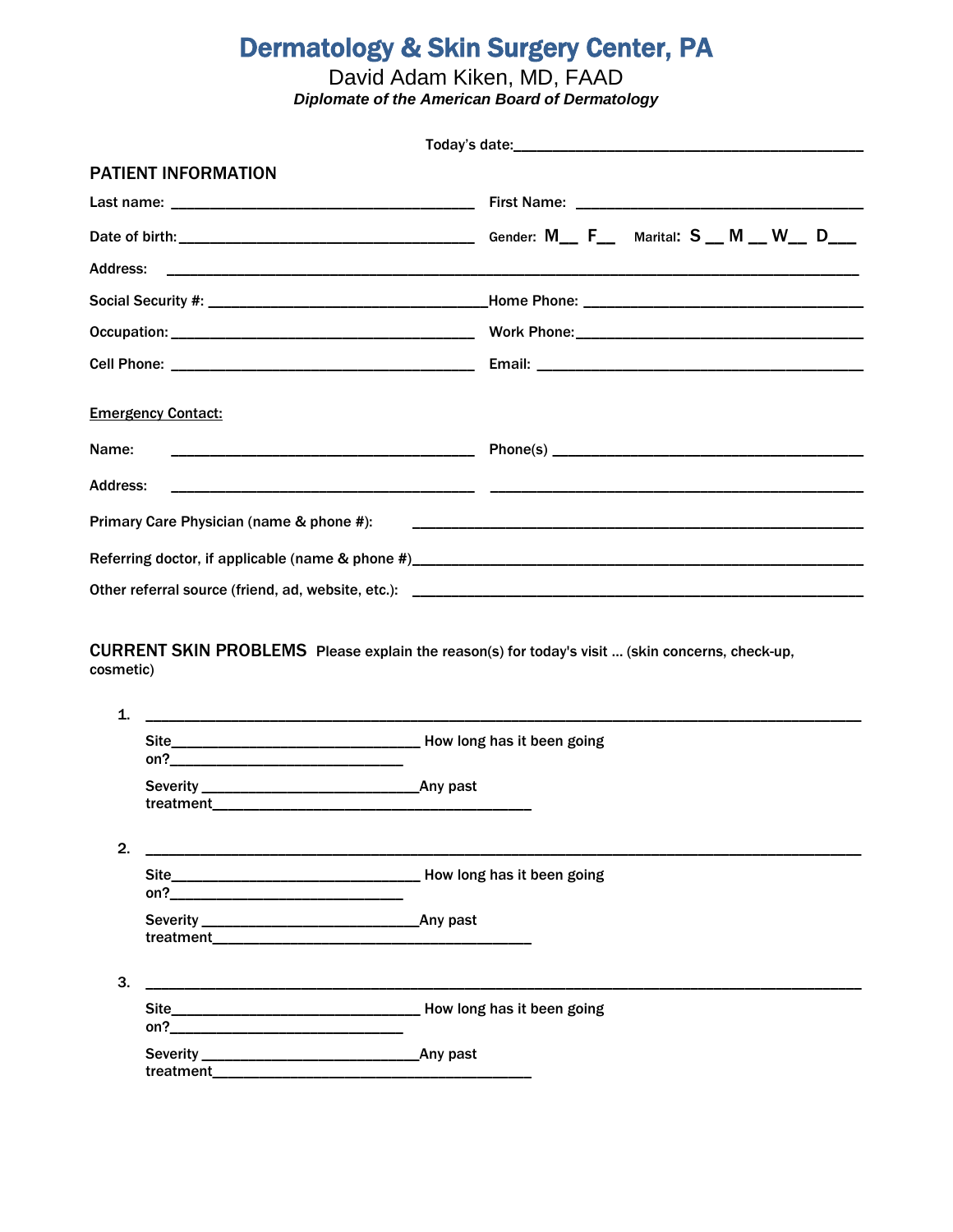## MEDICATIONS AND MEDICATION ALLERGIES

List all of the oral and/or topical medications that you use, including vitamins, herbal supplements, over-the-counter medications.

\_\_\_\_\_\_\_\_\_\_\_\_\_\_\_\_\_\_\_\_\_\_\_\_\_\_\_\_\_\_\_\_\_\_\_\_\_\_\_\_\_\_\_\_\_\_\_\_\_\_\_\_\_\_\_\_\_\_\_\_\_\_\_\_\_\_\_\_\_\_\_\_\_\_\_\_\_\_\_\_\_\_\_\_\_\_\_\_\_\_\_\_\_\_\_\_\_\_\_ \_\_\_\_\_\_\_\_\_\_\_\_\_\_\_\_\_\_\_\_\_\_\_\_\_\_\_\_\_\_\_\_\_\_\_\_\_\_\_\_\_\_\_\_\_\_\_\_\_\_\_\_\_\_\_\_\_\_\_\_\_\_\_\_\_\_\_\_\_\_\_\_\_\_\_\_\_\_\_\_\_\_\_\_\_\_\_\_\_\_\_\_\_\_\_\_\_\_\_

\_\_\_\_\_\_\_\_\_\_\_\_\_\_\_\_\_\_\_\_\_\_\_\_\_\_\_\_\_\_\_\_\_\_\_\_\_\_\_\_\_\_\_\_\_\_\_\_\_\_\_\_\_\_\_\_\_\_\_\_\_\_\_\_\_\_\_\_\_\_\_\_\_\_\_\_\_\_\_\_\_\_\_\_\_\_\_\_\_\_\_\_\_\_\_\_\_\_\_

## Allergies to medications (pills, injectable drugs, creams and lotions, etc.) \_\_\_\_\_\_\_\_\_\_\_\_\_\_\_\_\_\_\_\_\_\_\_\_\_\_\_\_\_\_\_\_\_

| Your primary pharmacy:                                                           |       |                |                 |                                                                                             |         |                         |            |
|----------------------------------------------------------------------------------|-------|----------------|-----------------|---------------------------------------------------------------------------------------------|---------|-------------------------|------------|
|                                                                                  |       |                |                 |                                                                                             |         |                         |            |
|                                                                                  |       |                |                 |                                                                                             |         |                         |            |
| <b>SOCIAL HABITS</b>                                                             |       |                |                 |                                                                                             |         |                         |            |
| <b>Alcohol Use:</b>                                                              | O Yes | $O$ No         |                 | How much? ___________________                                                               |         | Quit? When ____________ |            |
| <b>Street Drugs:</b><br>O Yes                                                    |       | $O$ No         |                 | How much? __________________                                                                |         |                         |            |
| Smoking:                                                                         | O Yes | $O$ No         |                 | How much? ___________________                                                               |         |                         |            |
| <b>PERSONAL SKIN HISTORY</b>                                                     |       |                |                 |                                                                                             |         |                         |            |
|                                                                                  |       |                |                 | Please check Y for Yes or N for No if you have or have had any of the following conditions: |         |                         |            |
| Actinic Keratosis "precancer")                                                   |       | <b>NO</b>      | <b>YES</b>      | Lupus, erythematosus                                                                        |         | NO.                     | <b>YES</b> |
| Acne                                                                             |       | N <sub>O</sub> | <b>YES</b>      | <b>Psoriasis</b>                                                                            |         | NO.                     | <b>YES</b> |
| <b>Excessive hair growth</b>                                                     |       | N <sub>O</sub> | <b>YES</b>      | <b>Pigmentary problems</b>                                                                  |         | NO.                     | <b>YES</b> |
| <b>Excessive sweating</b>                                                        |       | <b>NO</b>      | <b>YES</b>      | Rosacea                                                                                     |         | N <sub>O</sub>          | <b>YES</b> |
| <b>Eczema or Atopic Dermatitis</b>                                               |       | <b>NO</b>      | <b>YES</b>      | <b>Keloid scarring</b>                                                                      |         | N <sub>O</sub>          | <b>YES</b> |
| O Yes<br>$O$ No<br>Have you ever had skin cancer?                                |       |                |                 |                                                                                             |         |                         |            |
|                                                                                  |       |                | O Squamous Cell | O Melanoma                                                                                  | O Other |                         |            |
| Have you ever had any other skin conditions? ___________________________________ |       |                |                 |                                                                                             |         |                         |            |
| OTHER PAST MEDICAL HISTORY                                                       |       |                |                 |                                                                                             |         |                         |            |
| Do you have a history of asthma?                                                 |       | O Yes          | O No            |                                                                                             |         |                         |            |
| Have you had seasonal allergies or hay fever?                                    |       |                |                 | O No<br>O Yes                                                                               |         |                         |            |
| O No<br>Have you ever had cold sores (Herpes Simplex Infection)?<br>O Yes        |       |                |                 |                                                                                             |         |                         |            |
| For Women: Are you pregnant? O Yes<br>$O$ No                                     |       |                |                 |                                                                                             |         |                         |            |
| If you are nursing, are you breast feeding?                                      |       |                | O Yes           | $O$ No                                                                                      |         |                         |            |
| Are you using Birth Control?                                                     |       | O Yes          | O No            |                                                                                             |         |                         |            |

If so, indicate method(s) O Oral Contraceptive Pills O Condoms O Depo Provera O Implanted Device O Other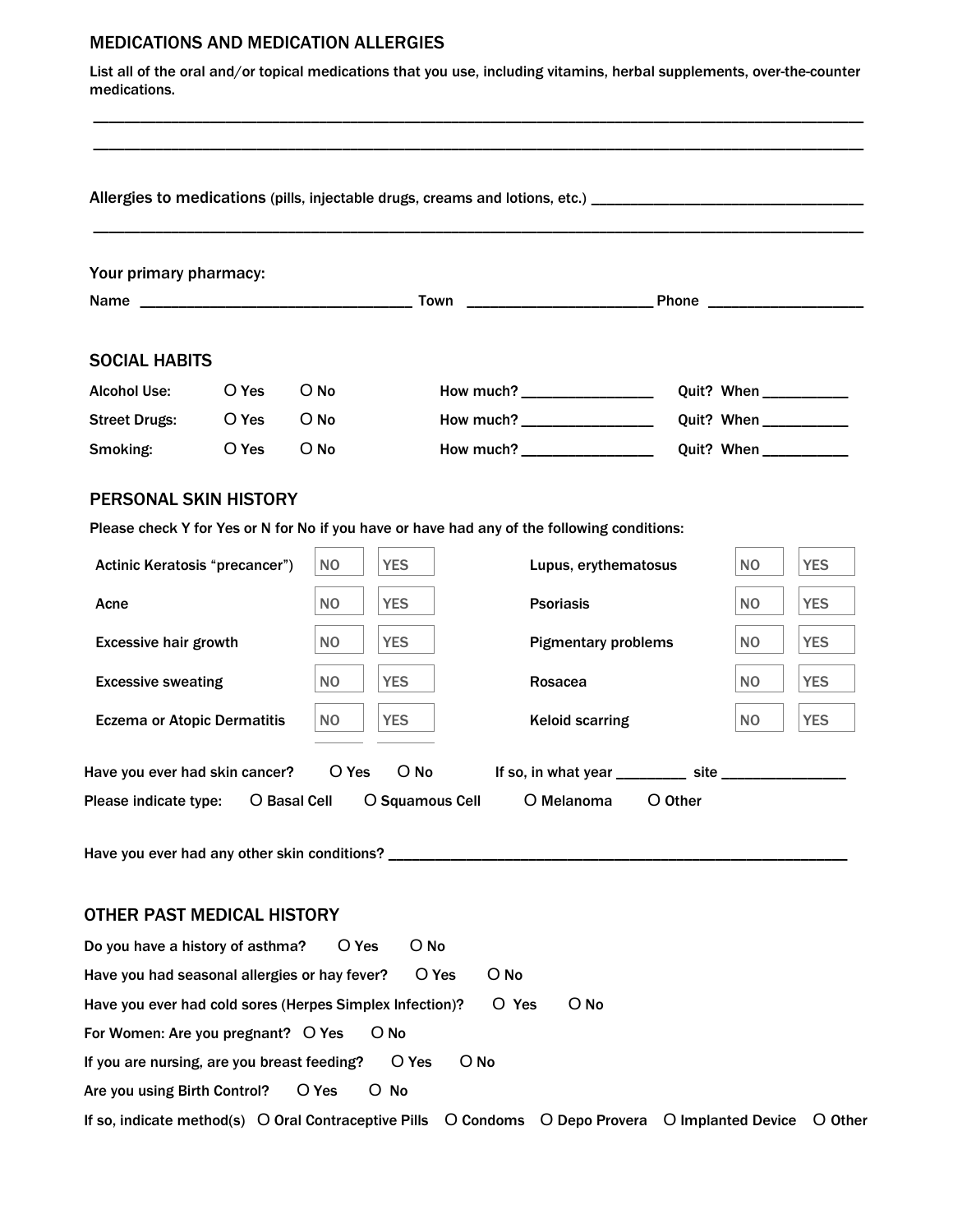#### FAMILY HISTORY Please check Yes or N if you have a family history of any of the following conditions:

| Acne                           | N <sub>O</sub> | <b>YES</b> | <b>Rheumatoid Arthritis</b> | <b>NO</b>      | <b>YES</b> |
|--------------------------------|----------------|------------|-----------------------------|----------------|------------|
| <b>Basal Cell Carcinoma</b>    | N <sub>O</sub> | <b>YES</b> | Lupus, erythematosus        | <b>NO</b>      | <b>YES</b> |
| <b>Squamous Cell Carcinoma</b> | N <sub>O</sub> | <b>YES</b> | <b>Psoriasis</b>            | <b>NO</b>      | <b>YES</b> |
| Melanoma                       | N <sub>O</sub> | <b>YES</b> | <b>Pigmentary problems</b>  | N <sub>O</sub> | <b>YES</b> |
| Eczema                         | N <sub>O</sub> | <b>YES</b> | Rosacea                     | N <sub>O</sub> | <b>YES</b> |
|                                |                |            |                             |                |            |

\_\_\_\_\_\_\_\_\_\_\_\_\_\_\_\_\_\_\_\_\_\_\_\_\_\_\_\_\_\_\_\_\_\_\_\_\_\_\_\_\_\_\_\_\_\_\_\_\_\_\_\_\_\_\_\_\_\_\_\_\_\_\_\_\_\_\_\_\_\_\_\_\_\_\_\_\_\_\_\_\_\_\_\_\_\_\_\_\_\_\_\_\_\_\_\_\_\_ \_\_\_\_\_\_\_\_\_\_\_\_\_\_\_\_\_\_\_\_\_\_\_\_\_\_\_\_\_\_\_\_\_\_\_\_\_\_\_\_\_\_\_\_\_\_\_\_\_\_\_\_\_\_\_\_\_\_\_\_\_\_\_\_\_\_\_\_\_\_\_\_\_\_\_\_\_\_\_\_\_\_\_\_\_\_\_\_\_\_\_\_\_\_\_\_\_\_ \_\_\_\_\_\_\_\_\_\_\_\_\_\_\_\_\_\_\_\_\_\_\_\_\_\_\_\_\_\_\_\_\_\_\_\_\_\_\_\_\_\_\_\_\_\_\_\_\_\_\_\_\_\_\_\_\_\_\_\_\_\_\_\_\_\_\_\_\_\_\_\_\_\_\_\_\_\_\_\_\_\_\_\_\_\_\_\_\_\_\_\_\_\_\_\_\_\_ \_\_\_\_\_\_\_\_\_\_\_\_\_\_\_\_\_\_\_\_\_\_\_\_\_\_\_\_\_\_\_\_\_\_\_\_\_\_\_\_\_\_\_\_\_\_\_\_\_\_\_\_\_\_\_\_\_\_\_\_\_\_\_\_\_\_\_\_\_\_\_\_\_\_\_\_\_\_\_\_\_\_\_\_\_\_\_\_\_\_\_\_\_\_\_\_\_\_

Other family medical history (skin conditions and/or other conditions): \_\_\_\_\_\_\_\_\_\_\_\_\_\_\_\_\_\_\_\_\_\_\_\_\_\_\_\_\_\_\_\_\_\_\_\_\_

# GENERAL MEDICAL HISTORY

Please list all previous or current medical problems, illnesses and major diagnoses, along with the dates thereof.

\_\_\_\_\_\_\_\_\_\_\_\_\_\_\_\_\_\_\_\_\_\_\_\_\_\_\_\_\_\_\_\_\_\_\_\_\_\_\_\_\_\_\_\_\_\_\_\_\_\_\_\_\_\_\_\_\_\_\_\_\_\_\_\_\_\_\_\_\_\_\_\_\_\_\_\_\_\_\_\_\_\_\_\_\_\_\_\_\_\_\_\_\_\_\_\_\_\_ \_\_\_\_\_\_\_\_\_\_\_\_\_\_\_\_\_\_\_\_\_\_\_\_\_\_\_\_\_\_\_\_\_\_\_\_\_\_\_\_\_\_\_\_\_\_\_\_\_\_\_\_\_\_\_\_\_\_\_\_\_\_\_\_\_\_\_\_\_\_\_\_\_\_\_\_\_\_\_\_\_\_\_\_\_\_\_\_\_\_\_\_\_\_\_\_\_\_ \_\_\_\_\_\_\_\_\_\_\_\_\_\_\_\_\_\_\_\_\_\_\_\_\_\_\_\_\_\_\_\_\_\_\_\_\_\_\_\_\_\_\_\_\_\_\_\_\_\_\_\_\_\_\_\_\_\_\_\_\_\_\_\_\_\_\_\_\_\_\_\_\_\_\_\_\_\_\_\_\_\_\_\_\_\_\_\_\_\_\_\_\_\_\_\_\_\_

Please list all previous surgeries and other medical procedures you have undergone, along with the dates thereof. \_\_\_\_\_\_\_\_\_\_\_\_\_\_\_\_\_\_\_\_\_\_\_\_\_\_\_\_\_\_\_\_\_\_\_\_\_\_\_\_\_\_\_\_\_\_\_\_\_\_\_\_\_\_\_\_\_\_\_\_\_\_\_\_\_\_\_\_\_\_\_\_\_\_\_\_\_\_\_\_\_\_\_\_\_\_\_\_\_\_\_\_\_\_\_\_\_\_

\_\_\_\_\_\_\_\_\_\_\_\_\_\_\_\_\_\_\_\_\_\_\_\_\_\_\_\_\_\_\_\_\_\_\_\_\_\_\_\_\_\_\_\_\_\_\_\_\_\_\_\_\_\_\_\_\_\_\_\_\_\_\_\_\_\_\_\_\_\_\_\_\_\_\_\_\_\_\_\_\_\_\_\_\_\_\_\_\_\_\_\_\_\_\_\_\_\_ \_\_\_\_\_\_\_\_\_\_\_\_\_\_\_\_\_\_\_\_\_\_\_\_\_\_\_\_\_\_\_\_\_\_\_\_\_\_\_\_\_\_\_\_\_\_\_\_\_\_\_\_\_\_\_\_\_\_\_\_\_\_\_\_\_\_\_\_\_\_\_\_\_\_\_\_\_\_\_\_\_\_\_\_\_\_\_\_\_\_\_\_\_\_\_\_\_\_

## SYMPTOM REVIEW

Are you currently having problems in any of the areas below? If so, circle each area in which you have a problem.

| <b>Allergies</b>    | Fevers, chills, sweats     | Male reproductive organs |
|---------------------|----------------------------|--------------------------|
| <b>Bleeding</b>     | Thyroid / other endocrine  | Joints / Back / Neck     |
| <b>Breathing</b>    | Eye(s)                     | Neurological             |
| Heart               | <b>Stomach</b>             | Mood / Psychiatric       |
| Weight loss or gain | Female reproductive organs | Ears / Nose / Throat     |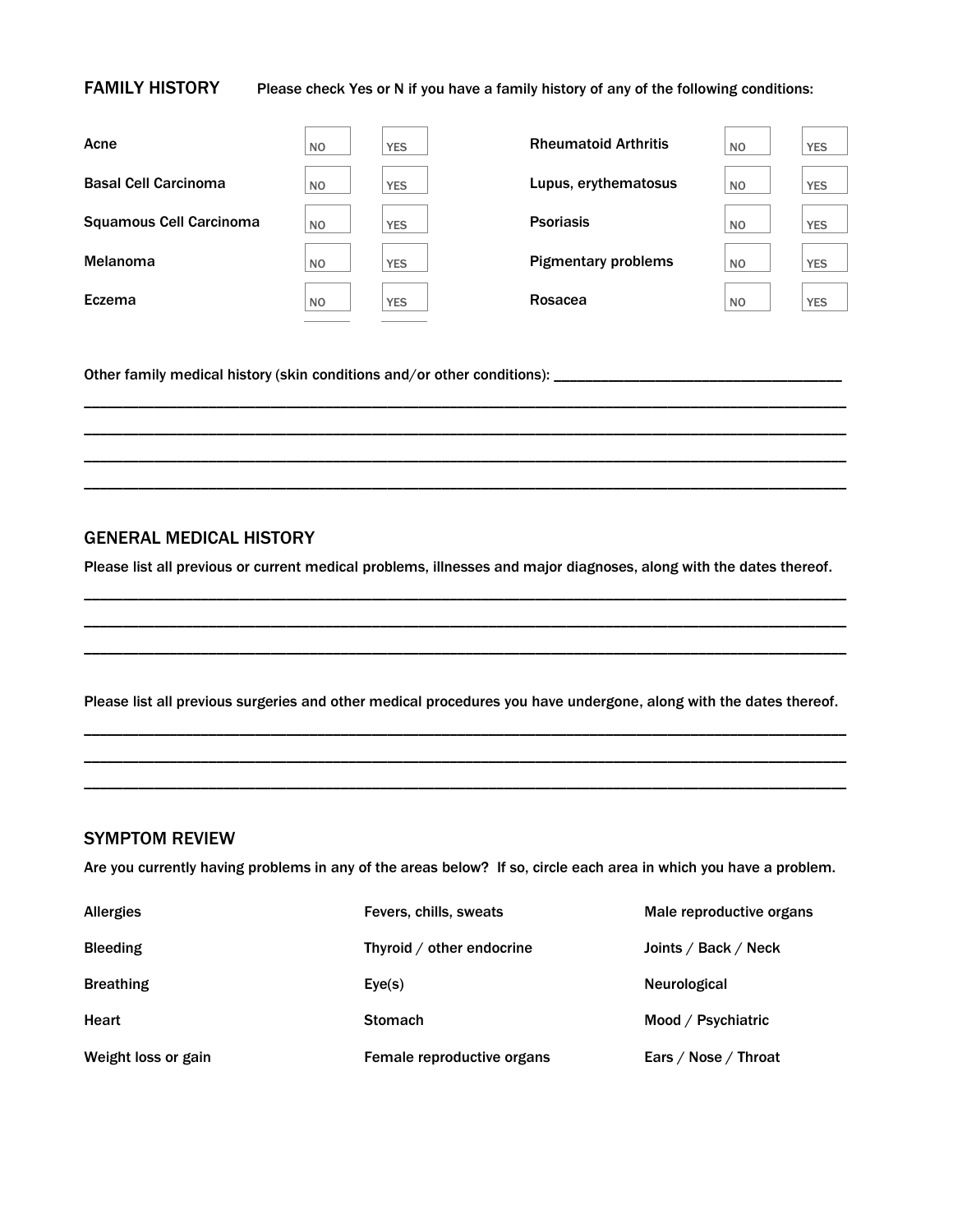# REVIEW OF SYSTEMS

Do you have trouble with wound healing? O Yes O No Do you tend to bleed excessively? O Yes O No Do you have a tendency to form hypertrophic scars and keloids? O Yes O No Have you had allergic reactions to bandages and tape? O Yes O No Do you have enlarged lymph nodes? O Yes O No Are you immunosuppressed, e.g. have HIV/AIDS or a history of lymphoma or leukemia? O Yes O No Do you have a prosthetic hip or knee joint? O Yes O No Do you have a pacemaker/defibrillator? O Yes O No Do you take aspirin or coumadin or other anticoagulants? O Yes O No Do you have mitral valve prolapse? O Yes O No Do you have a history of blood clots or emboli? O Yes O No Have you ever fainted or become light-headed during minor surgical procedures? O Yes O No Would you like information on (please circle): Botox treatments Fillers (Restylane, Juvederm, Radiesse) Scar treatments (e.g. acne scars) Chemical peels (e.g. Jessner's, glycolic acid, TCA) Spider and varicose vein treatment

\_\_\_\_\_\_\_\_\_\_\_\_\_\_\_\_\_\_\_\_\_\_\_\_\_\_\_\_\_\_\_\_\_\_\_\_\_\_\_\_\_\_\_\_\_\_\_\_\_\_\_\_\_\_\_\_\_\_\_\_\_\_\_\_\_\_\_\_\_\_\_\_\_\_\_\_\_\_\_\_\_\_\_\_\_\_\_\_\_\_\_\_\_\_\_\_\_\_

\_\_\_\_\_\_\_\_\_\_\_\_\_\_\_\_\_\_\_\_\_\_\_\_\_\_\_\_\_\_\_\_\_\_\_\_\_\_\_\_\_\_\_\_\_\_\_\_\_\_\_\_\_\_\_\_\_\_\_\_\_\_\_\_\_\_\_\_\_\_\_\_\_\_\_\_\_\_\_\_\_\_\_\_\_\_\_\_\_\_\_\_\_\_\_\_\_\_

\_\_\_\_\_\_\_\_\_\_\_\_\_\_\_\_\_\_\_\_\_\_\_\_\_\_\_\_\_\_\_\_\_\_\_\_\_\_\_\_\_\_\_\_\_\_\_\_\_\_\_\_\_\_\_\_\_\_\_\_\_\_\_\_\_\_\_\_\_\_\_\_\_\_\_\_\_\_\_\_\_\_\_\_\_\_\_\_\_\_\_\_\_\_\_\_\_\_

Mesotherapy (fat-dissolving injections)

If you have any other concerns or comments, please note them here.

Patient Signature:\_\_\_\_\_\_\_\_\_\_\_\_\_\_\_\_\_\_\_\_\_\_\_\_\_\_\_\_\_\_\_\_\_\_\_\_\_\_\_\_\_\_\_\_\_\_\_\_\_\_\_\_\_\_ Date:\_\_\_\_\_\_\_\_\_\_\_\_\_\_\_\_\_\_\_\_\_\_\_\_